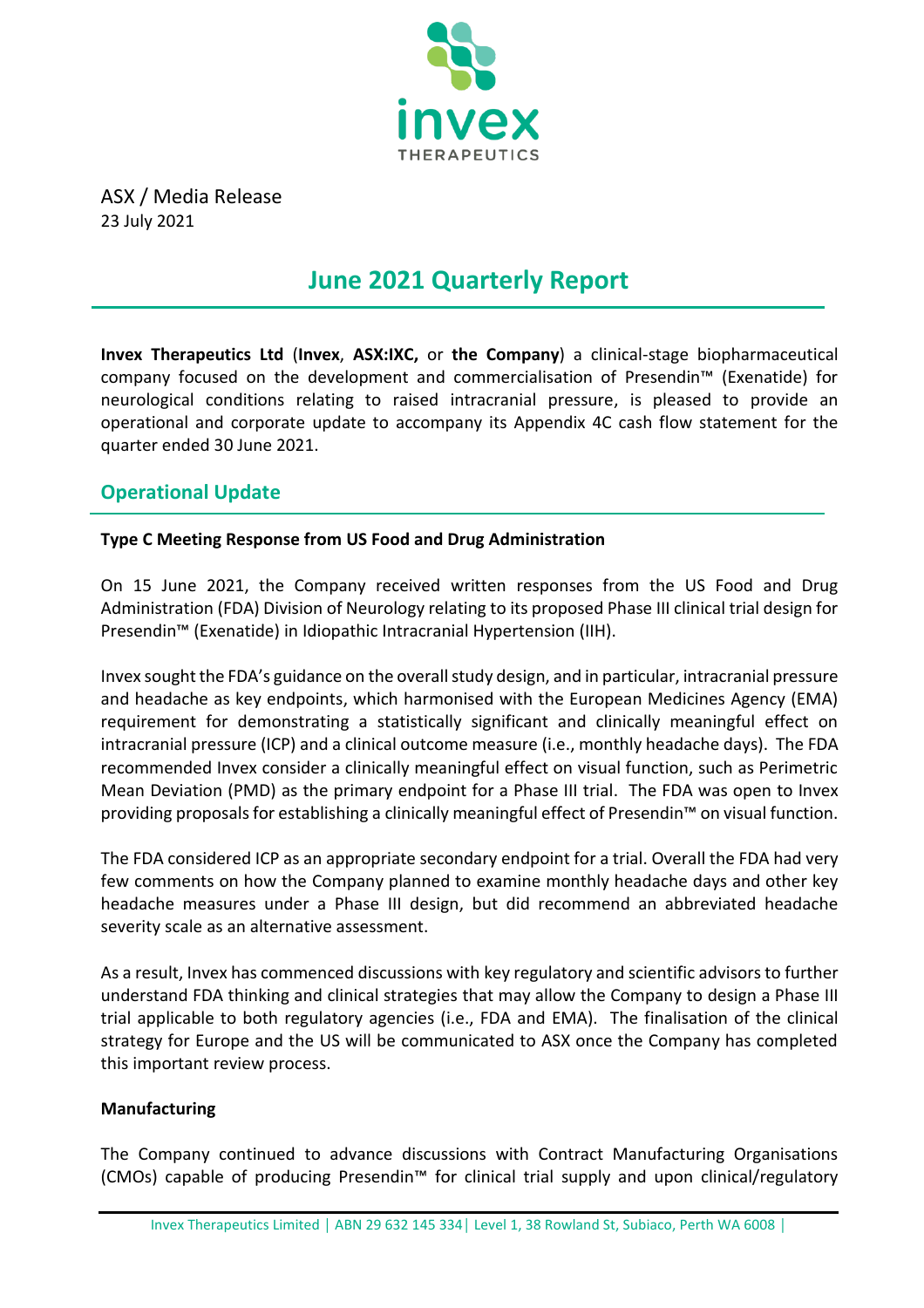success supply the drug commercially at scale to IIH patients. These discussions are well advanced, and the Company remains confident of a commercial outcome that benefits both parties, given IIH patients are expected to require Presendin™ long term to maintain normal levels of ICP and hence reduce the clinical symptoms of headache and vision impairment.

#### **Intellectual Property**

The Company's suite of intellectual property assets expanded during the quarter, with Invex's trademark for Presendin™ formally registered by the US Patent and Trademark Office in April (Reg. No. 6,317,927), with additional registrations granted by the European Union Intellectual Property Office (Reg. No. 1558488) for Europe and IP Australia (Reg. No. 2133540) in Australia.

In June, the Company was made aware of a UK lawsuit filed by Exelogen, Inc. against the University of Birmingham in relation to certain intellectual property rights to Exenatide. Invex Therapeutics is not a party to this lawsuit, with all intellectual property rights to Exenatide patent applications assigned to Invex by the University of Birmingham on 12 March 2019.

### **Corporate Update**

#### **Financial Summary and Analysis**

The Company closed the quarter in a strong financial position with cash and cash equivalents of \$32.7 million, with overall cash outflows for the quarter of \$0.45 million.

Cash outflows from operating expenditure for the quarter were \$0.45 million included:

- Research & development expenditure for the quarter of \$0.17 million related to costs associated with the preparation and filing of a study protocol and statistical analysis plan to the US FDA and regulatory/scientific advice associated with the Type C meeting response, along with intellectual property costs related to Invex's patent and trademark portfolio. In addition, the Company incurred costs associated with direct R&D staff costs (\$0.10 million).
- Administration and corporate costs of \$0.20 million related to compliance costs associated with an ASX listed company, including ASX, Director's fees, audit and legal costs.

Aggregate amounts paid to related parties of the Company and their associates included in the above costs were \$0.17 million for the quarter.

### **- ENDS -**

*This release dated 23 July 2021 has been authorised for lodgement to ASX by the Board of Directors of Invex Therapeutics and lodged by Narelle Warren, Company Secretary.*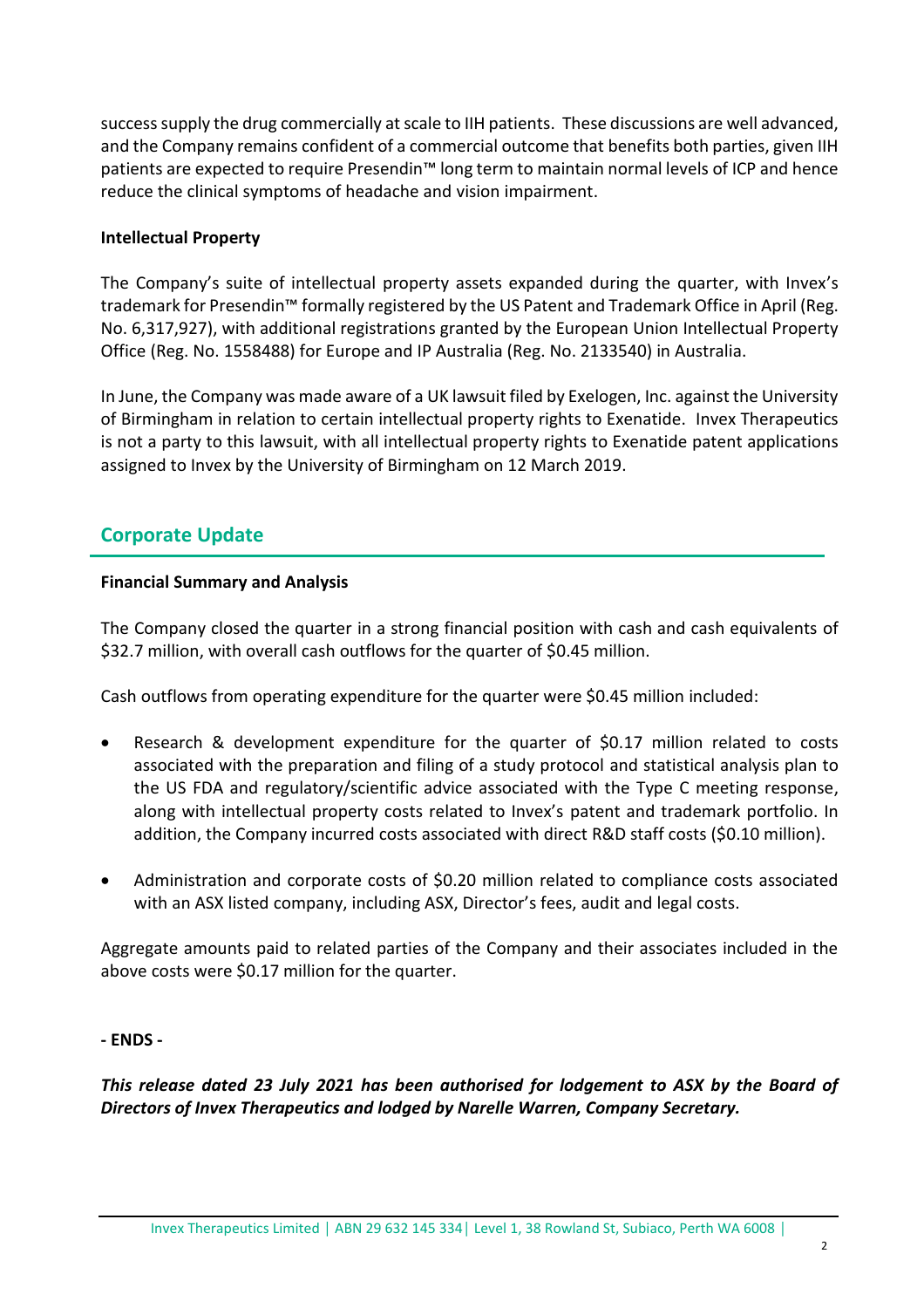### **For more information, please contact:**

**Company/Investors** Dr Thomas Duthy Executive Director [tduthy@invextherapeutics.com](mailto:tduthy@invextherapeutics.comu) +61 402 493 727

**Media** Margie Livingston Ignite Communications [margie@ignitecommunications.com.au](mailto:margie@ignitecommunications.com.au) +61 438 661 131

To subscribe to Invex email alerts, please visit [www.invextherapeutics.com](http://www.invextherapeutics.com/) and follow us on Twitter **@InvexThera\_ASX**

### About Invex Therapeutics Ltd

Invex is a biopharmaceutical company focused on the repurposing of an already approved drug, Exenatide, for efficacious treatment of neurological conditions derived from or involving raised intracranial pressure, such as Idiopathic Intracranial Hypertension (IIH), acute stroke and traumatic brain injury. Invex has trademarked its repurposed Exenatide as Presendin™. [www.invextherapeutics.com.](http://www.invextherapeutics.com/)

### About Idiopathic Intracranial Hypertension (IIH)

IIH features severely raised intracranial pressure which causes disabling daily headaches and can compress the optic nerve. The usual age of onset is 20-30 years, and it is most common in women who are obese. IIH is a rapidly growing orphan indication: its incidence has increased by more than 350% in the last 10 years.

### About Exenatide

Exenatide is a small peptide and a synthetic version of the GLP-1 agonist exendin-4, which received approval in the US and Europe for the treatment of type 2 diabetes in 2005 and 2006 respectively. Professor Alexandra Sinclair's research showed that GLP-1 receptors are expressed in the choroid plexus in the brain and that Exenatide can bind to these receptors and reduce secretion of cerebrospinal fluid. Current Exenatide dosage forms are not optimised for IIH.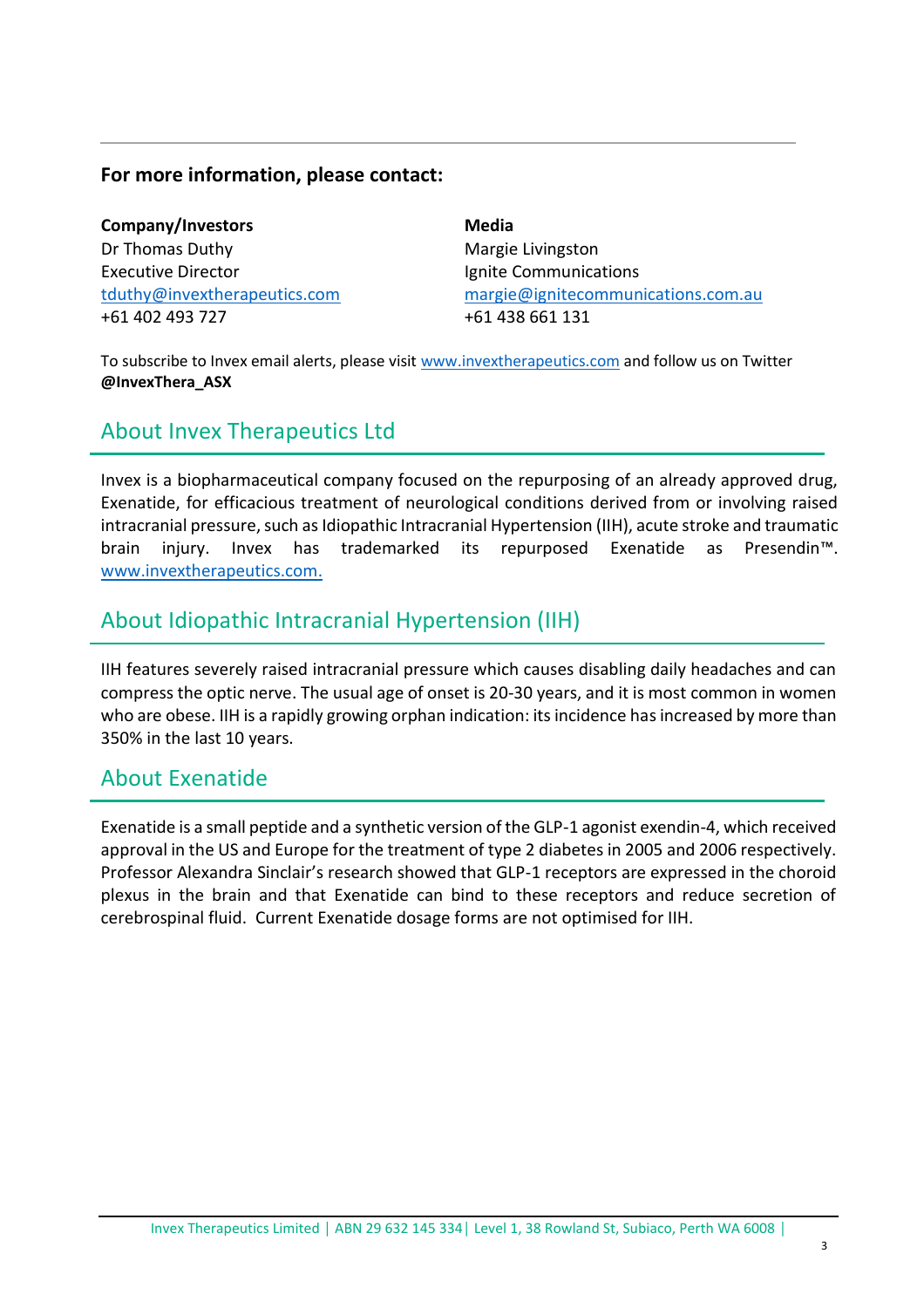# **Appendix 4C**

## **Quarterly cash flow report for entities subject to Listing Rule 4.7B**

|            | Name of entity                                      |                                   |                                        |
|------------|-----------------------------------------------------|-----------------------------------|----------------------------------------|
|            | <b>Invex Therapeutics Ltd</b>                       |                                   |                                        |
| <b>ABN</b> |                                                     | Quarter ended ("current quarter") |                                        |
|            | 29 632 145 334                                      | 30 June 2021                      |                                        |
|            | <b>Consolidated statement of cash flows</b>         | <b>Current quarter</b><br>\$A'000 | Year to date (12<br>months)<br>\$A'000 |
| 1.         | Cash flows from operating activities                |                                   |                                        |
| 1.1        | Receipts from customers                             |                                   |                                        |
| 1.2        | Payments for                                        |                                   |                                        |
|            | (a) research and development                        | (167)                             | (756)                                  |
|            | product manufacturing and operating<br>(b)<br>costs |                                   |                                        |
|            | advertising and marketing<br>(c)                    |                                   |                                        |
|            | leased assets<br>(d)                                |                                   |                                        |
|            | staff costs - R&D<br>(e)                            | (102)                             | (393)                                  |
|            | (f)<br>administration and corporate costs           | (196)                             | (688)                                  |
| 1.3        | Dividends received (see note 3)                     |                                   |                                        |
| 1.4        | Interest received                                   | 20                                | 159                                    |
| 1.5        | Interest and other costs of finance paid            |                                   |                                        |
| 1.6        | Income taxes paid                                   |                                   |                                        |
| 1.7        | Government grants and tax incentives                |                                   |                                        |
| 1.8        | Other (provide details if material)                 |                                   |                                        |
| 1.9        | Net cash (used in) operating activities             | (445)                             | (1,678)                                |

| 2.  | Cash flows from investing activities |   |  |
|-----|--------------------------------------|---|--|
| 2.1 | Payments to acquire:                 |   |  |
|     | entities<br>(a)                      |   |  |
|     | businesses<br>(b)                    |   |  |
|     | property, plant and equipment<br>(c) |   |  |
|     | investments<br>(d)                   |   |  |
|     | intellectual property<br>(e)         | - |  |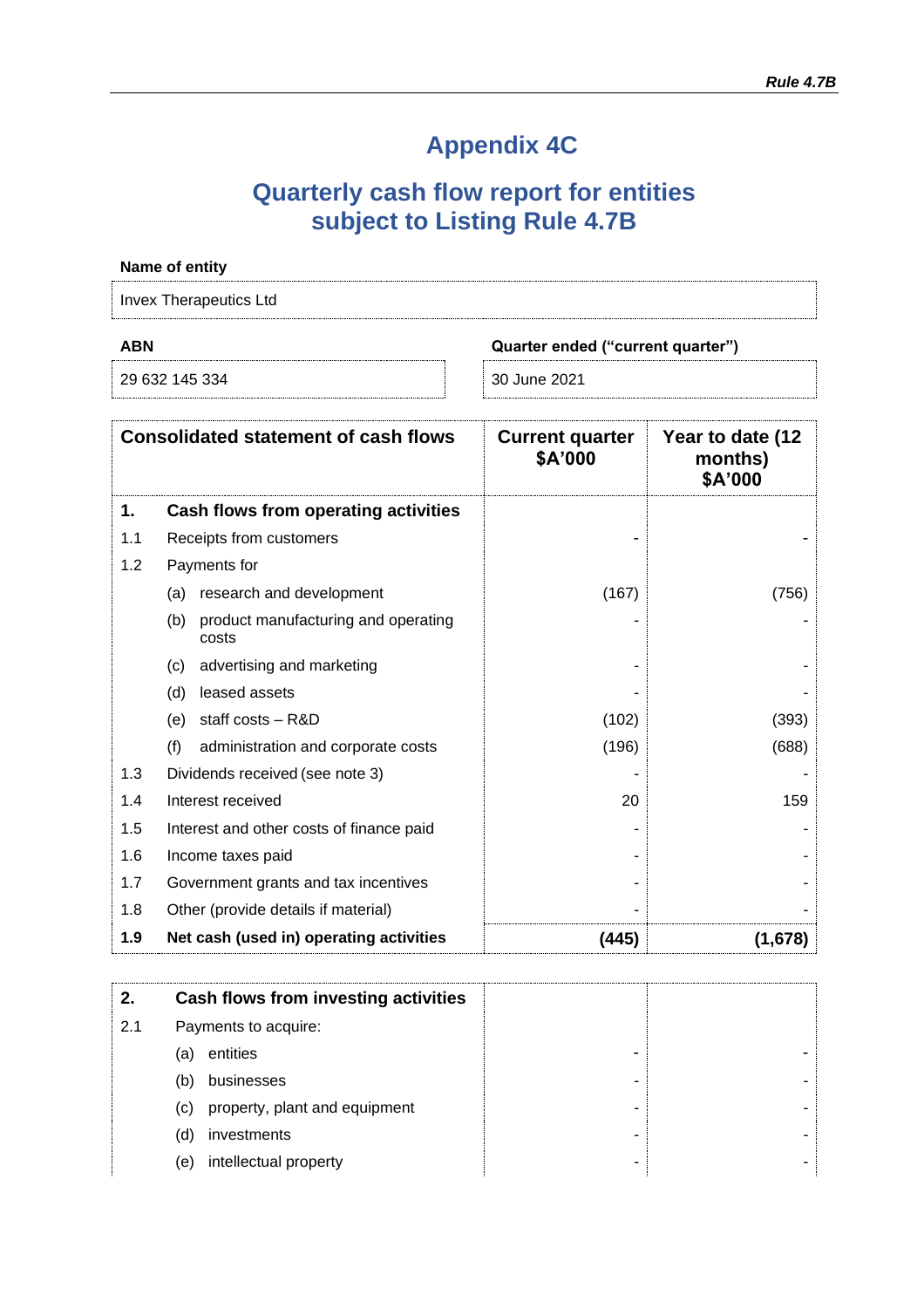| <b>Consolidated statement of cash flows</b> |                                                   | <b>Current quarter</b><br>\$A'000 | Year to date (12<br>months)<br>\$A'000 |  |
|---------------------------------------------|---------------------------------------------------|-----------------------------------|----------------------------------------|--|
|                                             | (f)<br>other non-current assets                   |                                   |                                        |  |
| $2.2\,$                                     | Proceeds from disposal of:                        |                                   |                                        |  |
|                                             | entities<br>(a)                                   |                                   |                                        |  |
|                                             | (b)<br>businesses                                 |                                   |                                        |  |
|                                             | (c)<br>property, plant and equipment              |                                   |                                        |  |
|                                             | (d)<br>investments                                |                                   |                                        |  |
|                                             | intellectual property<br>(e)                      |                                   |                                        |  |
|                                             | (f)<br>other non-current assets                   |                                   |                                        |  |
| 2.3                                         | Cash flows from loans to other entities           |                                   |                                        |  |
| 2.4                                         | Dividends received (see note 3)                   |                                   |                                        |  |
| 2.5                                         | Other (provide details if material)               |                                   |                                        |  |
| 2.6                                         | Net cash from / (used in) investing<br>activities |                                   |                                        |  |

| 3.   | <b>Cash flows from financing activities</b>                                                   |       |
|------|-----------------------------------------------------------------------------------------------|-------|
| 3.1  | Proceeds from issues of equity securities<br>(excluding convertible debt securities)          | 8,648 |
| 3.2  | Proceeds from issue of convertible debt<br>securities                                         |       |
| 3.3  | Proceeds from exercise of options                                                             |       |
| 3.4  | Transaction costs related to issues of<br>equity securities or convertible debt<br>securities | (554) |
| 3.5  | Proceeds from borrowings                                                                      |       |
| 3.6  | Repayment of borrowings                                                                       |       |
| 3.7  | Transaction costs related to loans and<br>borrowings                                          |       |
| 3.8  | Dividends paid                                                                                |       |
| 3.9  | Other.                                                                                        |       |
| 3.10 | Net cash from / (used in) financing<br>activities                                             |       |

|     | Net increase / (decrease) in cash and<br>cash equivalents for the period |        |         |
|-----|--------------------------------------------------------------------------|--------|---------|
| 4.1 | Cash and cash equivalents at beginning of<br>period                      | 33,161 | 26,300  |
| 4.2 | Net cash from / (used in) operating<br>activities (item 1.9 above)       | (445)  | (1,678) |
| 4.3 | Net cash from / (used in) investing activities<br>(item 2.6 above)       |        |         |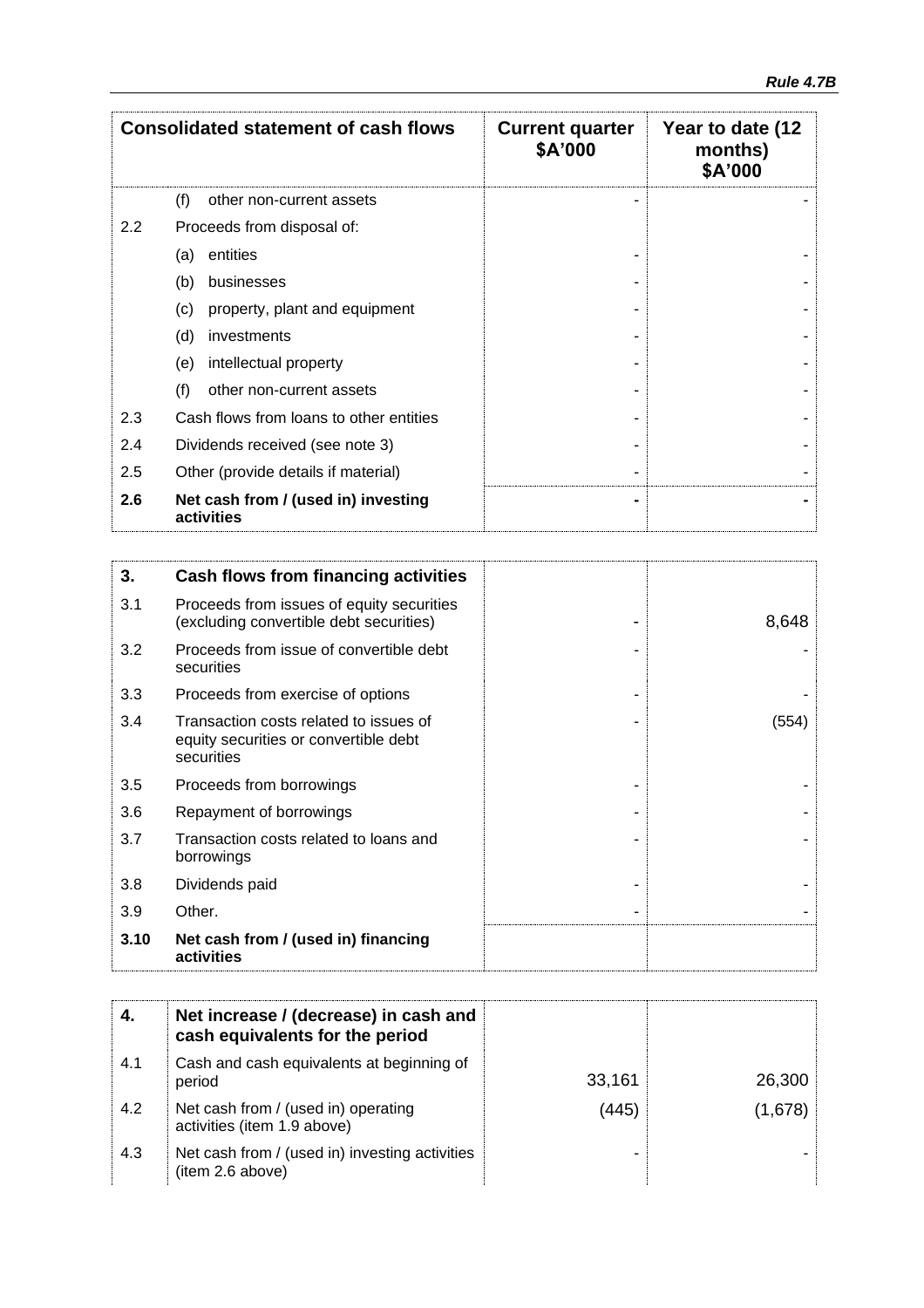| <b>Consolidated statement of cash flows</b> |                                                                     | <b>Current quarter</b><br>\$A'000 | Year to date (12<br>months)<br>\$A'000 |
|---------------------------------------------|---------------------------------------------------------------------|-----------------------------------|----------------------------------------|
| 4.4                                         | Net cash from / (used in) financing activities<br>(item 3.10 above) |                                   | 8.094                                  |
| 4.5                                         | Effect of movement in exchange rates on<br>cash held                |                                   |                                        |
| 4.6                                         | Cash and cash equivalents at end of<br>period                       | 32,716                            | 32.716                                 |

| 5.  | Reconciliation of cash and cash<br>equivalents<br>at the end of the quarter (as shown in the<br>consolidated statement of cash flows) to the<br>related items in the accounts | <b>Current quarter</b><br>\$A'000 | <b>Previous quarter</b><br>\$A'000 |
|-----|-------------------------------------------------------------------------------------------------------------------------------------------------------------------------------|-----------------------------------|------------------------------------|
| 5.1 | <b>Bank balances</b>                                                                                                                                                          | 1.716                             | 1,161                              |
| 5.2 | Call deposits                                                                                                                                                                 | 31.000                            | 32,000                             |
| 5.3 | <b>Bank overdrafts</b>                                                                                                                                                        |                                   |                                    |
| 5.4 | Other (provide details)                                                                                                                                                       | ۰                                 |                                    |
| 5.5 | Cash and cash equivalents at end of<br>quarter (should equal item 4.6 above)                                                                                                  | 32,716                            | 33,161                             |

| 6. | Payments to related parties of the entity and their |
|----|-----------------------------------------------------|
|    | associates                                          |

6.1 Aggregate amount of payments to related parties and their

associates included in item 1

| <b>Current quarter</b><br>\$A'000 |  |
|-----------------------------------|--|
| 166                               |  |
|                                   |  |

6.2 Aggregate amount of payments to related parties and their associates included in item 2

Note: if any amounts are shown in items 6.1 or 6.2, your quarterly activity report must include a description of, and an explanation for, such payments

\$37,500 was paid to Prof. Alexander Sinclair for Executive Director services.

\$12,500 was paid to David McAuliffe for Non-executive Director fees.

\$37,500 was paid to Warambi Ltd, a company controlled by Dr Jason Loveridge for R&D consultancy services and Directors fees.

\$31,250 was paid to Nemean Group Pty Ltd, a company which Dr Thomas Duthy is a director and shareholder for the provision of Executive Director services.

\$32,500 was paid to Concept Biotech Pty Ltd, a company which David McAuliffe and Narelle Warren are directors and shareholders for the provision of accounting and company secretarial services.

\$14,579 was paid to Dr Megan Baldwin for Non-executive Director fees from her appointment.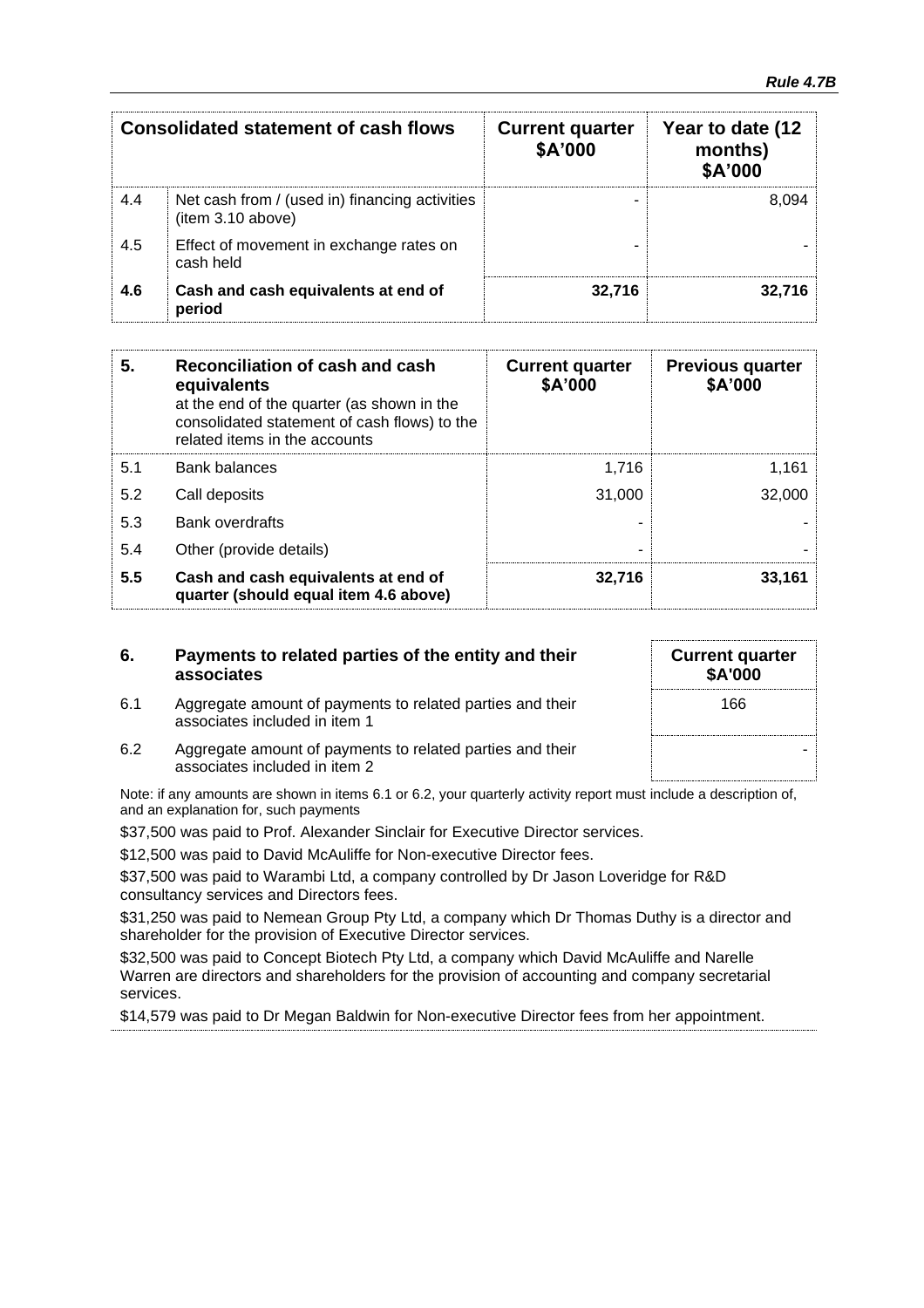#### **7. Financing facilities** *Note: the term "facility' includes all forms of financing arrangements available to the entity. Add notes as necessary for an understanding of the sources of finance available to the entity.* 7.1 Loan facilities

- 7.2 Credit standby arrangements
- 7.3 Other (please specify)
- **7.4 Total financing facilities**

| <b>Total facility</b><br>amount at quarter<br>end<br>\$A'000 | Amount drawn at<br>quarter end<br>\$A'000 |
|--------------------------------------------------------------|-------------------------------------------|
|                                                              |                                           |
|                                                              |                                           |
|                                                              |                                           |
|                                                              |                                           |

#### 7.5 **Unused financing facilities available at quarter end** -

7.6 Include in the box below a description of each facility above, including the lender, interest rate, maturity date and whether it is secured or unsecured. If any additional financing facilities have been entered into or are proposed to be entered into after quarter end, include a note providing details of those facilities as well.

| 8.  | Estimated cash available for future operating activities                     | \$A'000 |
|-----|------------------------------------------------------------------------------|---------|
| 8.1 | Net cash from / (used in) operating activities (Item 1.9)                    | (445).  |
| 8.2 | Cash and cash equivalents at quarter end (Item 4.6)                          | 32,716  |
| 8.3 | Unused finance facilities available at quarter end (Item 7.5)                |         |
| 8.4 | Total available funding (Item $8.2 +$ Item $8.3$ )                           | 32.716  |
| 8.5 | Estimated quarters of funding available (Item 8.4 divided by<br>Item $8.1$ ) | 73      |

- 8.6 If Item 8.5 is less than 2 quarters, please provide answers to the following questions:
	- 1. Does the entity expect that it will continue to have the current level of net operating cash flows for the time being and, if not, why not?

Answer: 2. Has the entity taken any steps, or does it propose to take any steps, to raise further cash to fund its operations and, if so, what are those steps and how likely does it believe that they will be successful?

Answer:

3. Does the entity expect to be able to continue its operations and to meet its business objectives and, if so, on what basis?

Answer: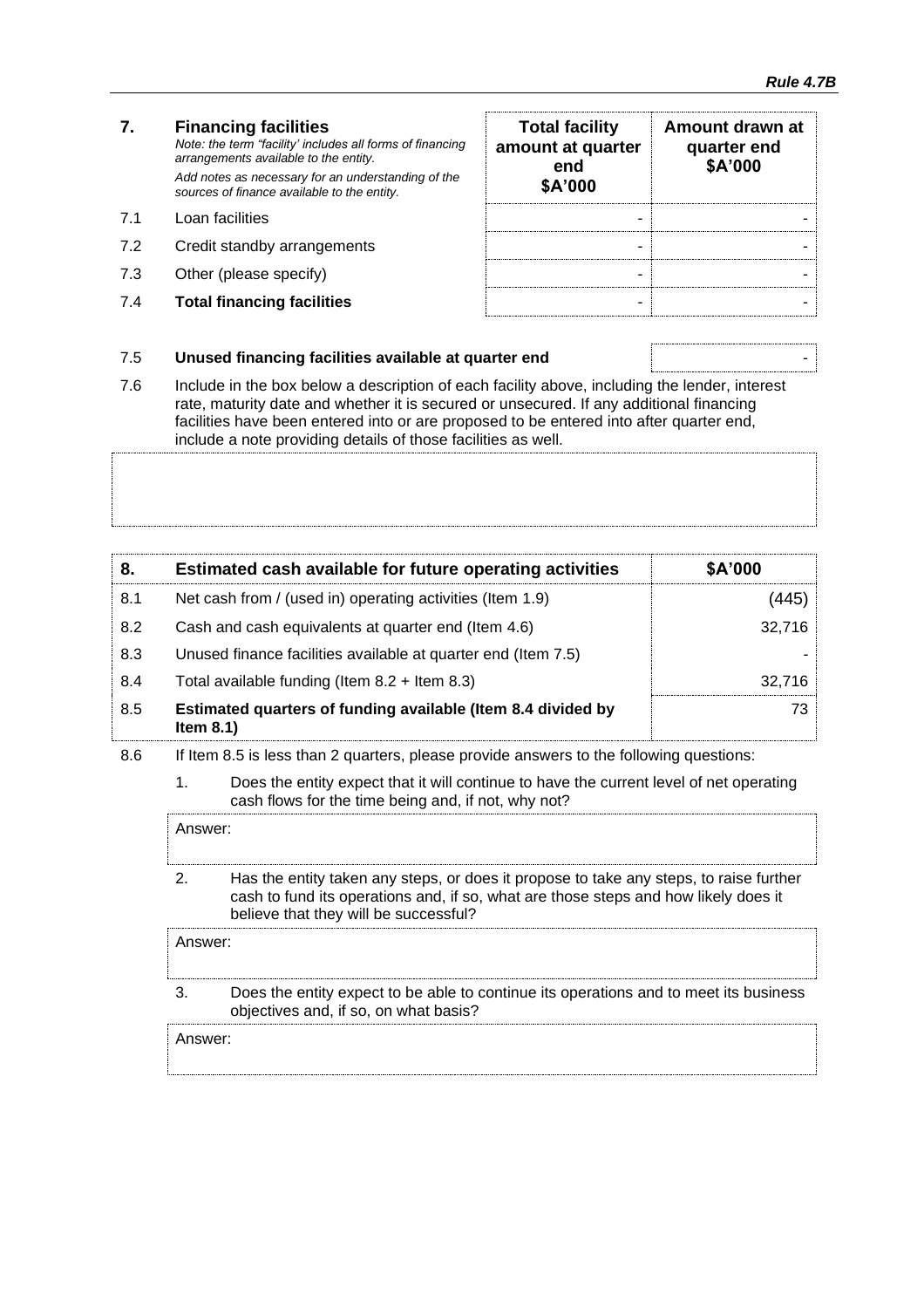#### **Compliance statement**

- 1 This statement has been prepared in accordance with accounting standards and policies which comply with Listing Rule 19.11A.
- 2 This statement gives a true and fair view of the matters disclosed.

Date: 23 July 2021

Authorised by: Narelle Warren (On behalf of the Board of Directors)

#### **Notes**

- 1. This quarterly cash flow report and the accompanying activity report provide a basis for informing the market about the entity's activities for the past quarter, how they have been financed and the effect this has had on its cash position. An entity that wishes to disclose additional information over and above the minimum required under the Listing Rules is encouraged to do so.
- 2. If this quarterly cash flow report has been prepared in accordance with Australian Accounting Standards, the definitions in, and provisions of, *AASB 107: Statement of Cash Flows* apply to this report. If this quarterly cash flow report has been prepared in accordance with other accounting standards agreed by ASX pursuant to Listing Rule 19.11A, the corresponding equivalent standard applies to this report.
- 3. Dividends received may be classified either as cash flows from operating activities or cash flows from investing activities, depending on the accounting policy of the entity.
- 4. If this report has been authorised for release to the market by your board of directors, you can insert here: "By the board". If it has been authorised for release to the market by a committee of your board of directors, you can insert here: "By the [*name of board committee* – *eg Audit and Risk Committee*]". If it has been authorised for release to the market by a disclosure committee, you can insert here: "By the Disclosure Committee".
- 5. If this report has been authorised for release to the market by your board of directors and you wish to hold yourself out as complying with recommendation 4.2 of the ASX Corporate Governance Council's *Corporate Governance Principles and Recommendations*, the board should have received a declaration from its CEO and CFO that, in their opinion, the financial records of the entity have been properly maintained, that this report complies with the appropriate accounting standards and gives a true and fair view of the cash flows of the entity, and that their opinion has been formed on the basis of a sound system of risk management and internal control which is operating effectively.